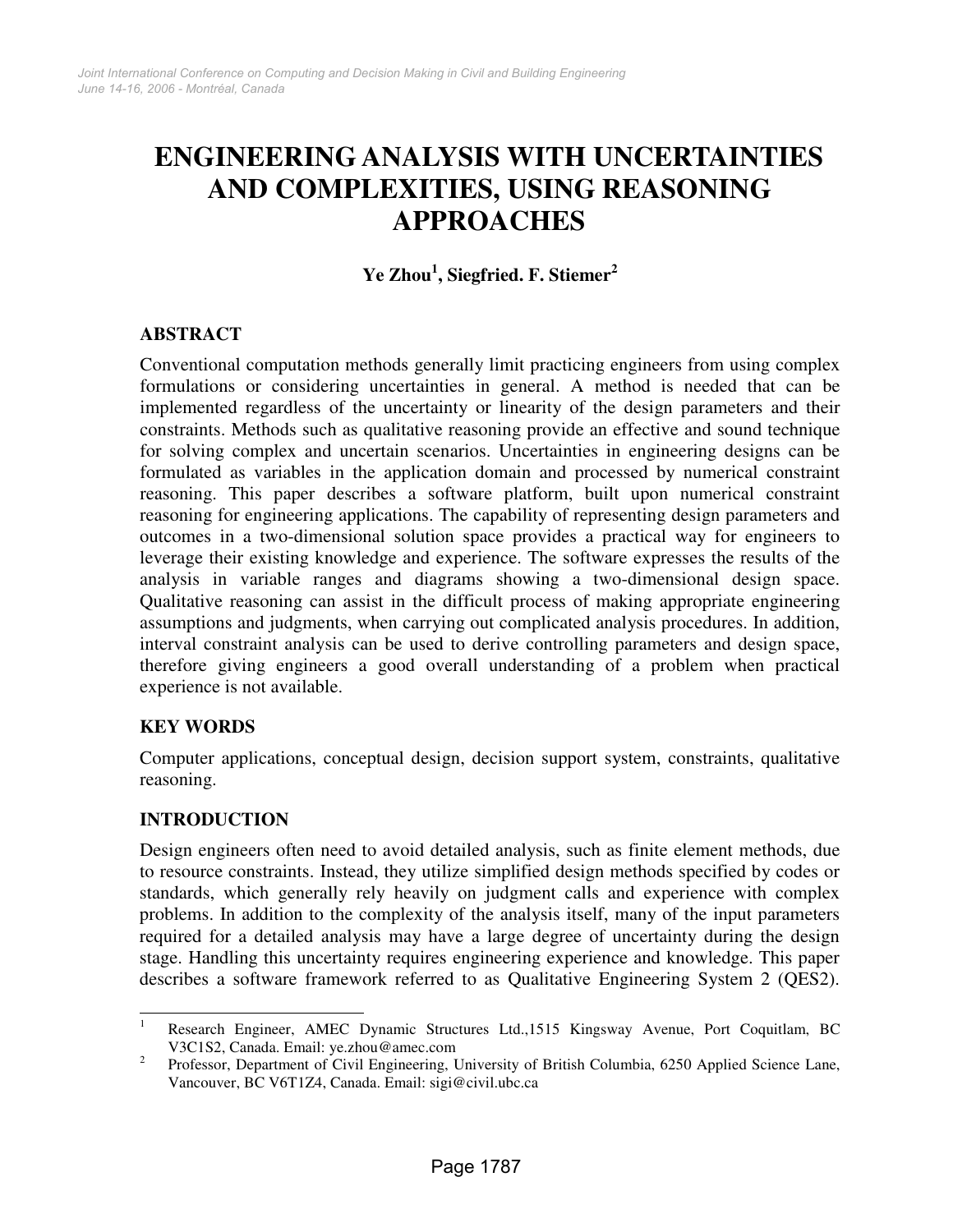QES2 is capable of analyzing engineering problems where the input with uncertainties is expressed in the form of equations, constraints, and design variable intervals, and the results are depicted in the form of a solution space.

# **COMPUTATIONAL METHODS**

Qualitative reasoning (QR) promises high potential for use in the development of practical engineering design tools. Some recent developments show examples of building useful engineering tools with QR techniques (Hickey 2001, Kuipers 1994, Rossi 2000); however, these examples concentrate mainly on non-numerical problems. In contrast, this paper focuses on developing numerical applications of QR, and improving its efficiency by adopting new algorithms.



Figure 1: 2D solution space of  $sin(x^2) + sin(y^2) < -0.25$ 

# **QUALITATIVE REASONING WITH UNCERTAINTIES**

Any engineering design task can usually be decomposed into a set of relationships and constraints, which can be easily represented in terms of inequalities. Since application of relevant geometric and engineering principles is always carried out within the scope of such functional criteria, most important engineering decision-making involves judgments regarding inequalities.

Inequality constraints define solutions in the form of solution spaces. Single point solutions are sought in engineering due to the fact that complete solution spaces are too difficult to compute and manage. Using solution spaces can be extremely helpful during engineering decision-making. Figure 1 shows an example of the 2D solution space of  $sin(x^2) + sin(y^2)$  < -0.25 . One can easily see that many non-connected solution spaces are possible, and that slight deviation of one parameter value can move the design point from a permitted region to a non-permitted region. Complex multi-dimensional solution spaces are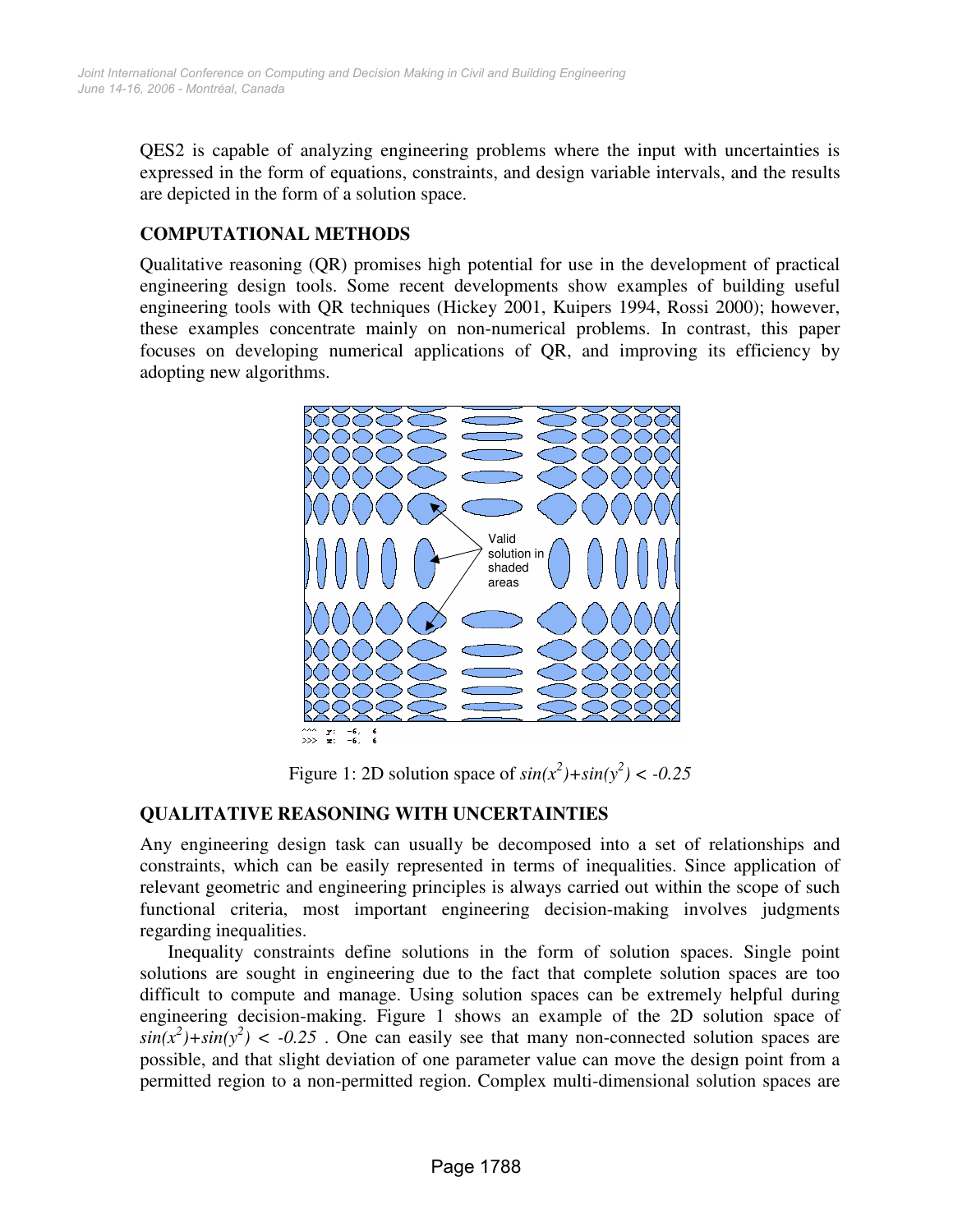more common in real engineering analysis that are even more difficult to understand when only single numerical answers are available to the designer.

Qualitative reasoning is capable of deriving the complete solution space from a set of constraints. The key technique used in qualitative reasoning is constraint satisfaction. Engineering tasks are well suited to formulation as Constraint Satisfaction Problems (CSP), which are defined by a set of variables subject to constraints. The variables correspond to the relevant parameters of the design formulas. The constraints express design criteria by equalities or inequalities. The CSP approach uses search methods that detect single variable assignments that satisfy all the constraints, and then provide a description of solution spaces, i.e. the set of the entire solutions.

Consistency techniques are possible methods used for solving CSPs. They provide filters that remove inconsistent values (i.e. values that cannot be part of a solution) from the search space, and thus make the search more efficient. Consistency techniques can be used as preprocessors in order to simplify a CSP prior to solving. This approach has led to the identification of restrictions on the constraint syntax, the topology of the constraint network, and the solution space described by constraints. Most techniques for CSPs involve decomposing constraints into a tree, with nodes representing variables and branches representing constraints. Solving a CSP is a process of reasoning through such a tree. Reasoning in the direction from end nodes to tree root is known as backtracking.

While applications of CSPs usually deal with discrete or binary data, numeric CSPs (also known as continuous constraint systems or interval constraint systems) are the primary focus of interest for engineering applications. Interval constraints were first introduced by J. G. Cleary (Cleary 1987) in the 1980s to address the error of floating-point numerical computations in the Prolog programming language. Interval constraint processing combines propagation and search techniques developed from artificial intelligence with methods from interval analysis, also known as interval propagation. Given a set of constraints *C* involving variables  $v_1$  ...  $v_n$  and a set of floating-point intervals  $V_1$  ...  $V_n$  representing the domains of possible values, a reasoning procedure isolates a set of regions  $R_1 \ldots R_n$  approximating the constraint system solution. To compute such a set, a search procedure navigates through the initial intervals  $V_1 \ldots V_n$ , alternating pruning and branching steps. The pruning step employs a relational form of interval arithmetic developed by R.E. Moore in the 1960s (Moore 1966). Given a set of constraints imposed on real numbers, interval arithmetic is used to compute local approximations of the solution space for a given constraint. It results in the discarding of values from the initial variable domains. These domain modifications are propagated through the entire constraint set until reaching a stable state. This is closely related to the notion of arc consistency, which is a well-known concept in artificial intelligence.

A system of constraint interval arithmetic consists of three distinct layers. The top layer is concerned with the conversion from the external source language to an internal data structure or constraint network. The middle layer handles the interval iteration and relates the properties of the primitive operations to that of the constraint network as a whole. The bottom layer is the theory for the implementation of primitive functions such as addition, subtraction, multiplication, etc. This paper focuses on development of the top layer for the application of integrating engineering computations of metal fatigue design, as well as the middle layer for the effective implementation of intensive engineering calculations that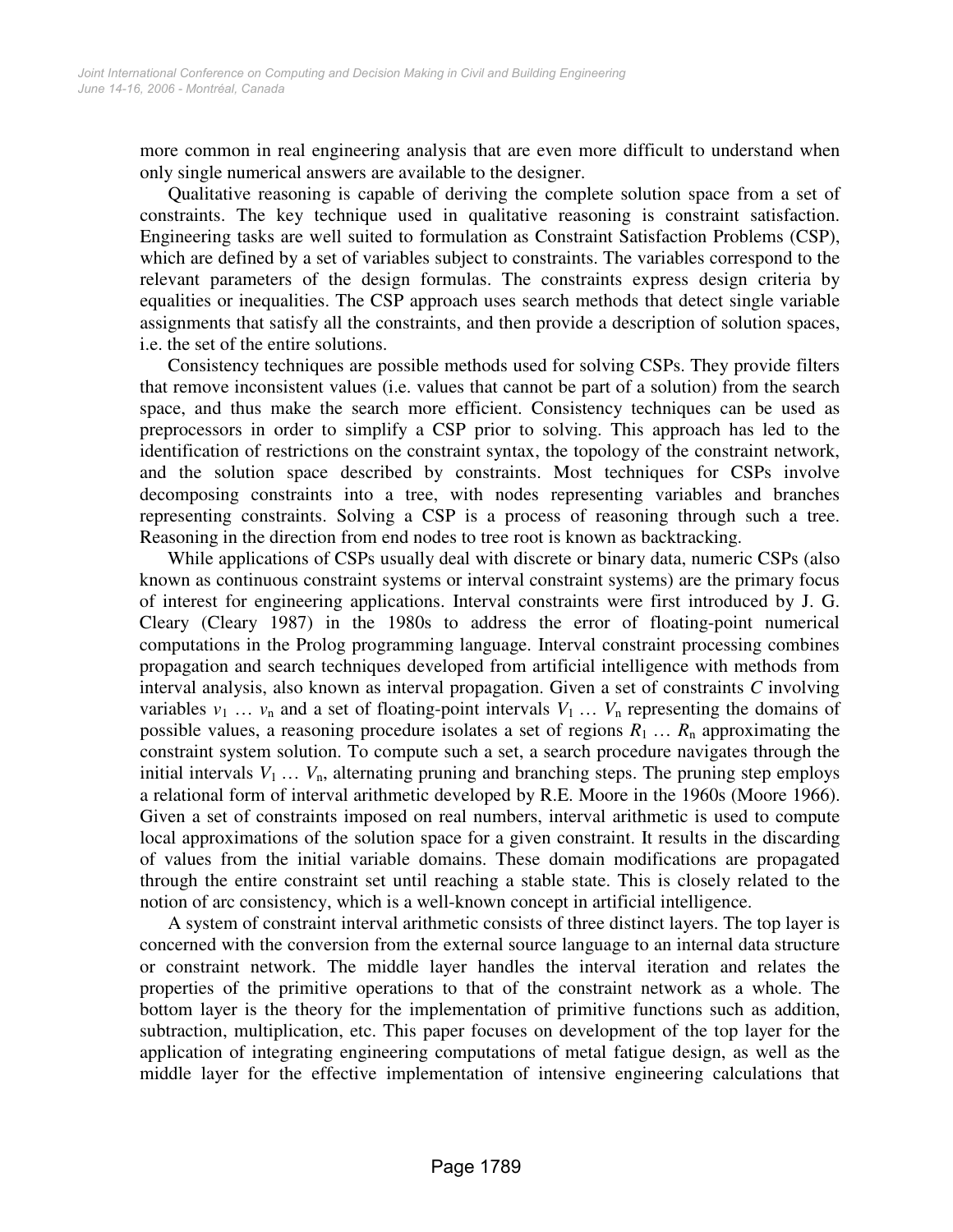involve a large number of variables and constraints. A number of computational primitives necessary for engineering calculations are also developed for the bottom layer.

# **ADVANCEMENT IN NUMERIC QUALITATIVE REASONING**

The advantage of using CSPs is that consistency techniques represent an approximation of both input variables and solution spaces instead of single point values. In this context, the following methods have been implemented in the research presented here:

- The approximation of solution spaces is achieved by an improved local consistency method for numerical variables providing good results in pruning and execution time. This is achieved by using a local consistency operator for numerical constraints, which is superior in pruning power to existing methods.
- A novel search method using local consistency for numerical variables is implemented. In contrast to most existing approaches for solving mixed CSPs that are based on a cooperation between constraint solvers, this method integrates the local consistency methods for numerical variables into the search process, and also makes use of the mixed constraints to prune the search space.

The research described by this paper resulted in the QES2 software framework capable of accommodating complexity and uncertainty in engineering calculations by using techniques in qualitative reasoning and adaptive graphing. Recent advances in qualitative analysis have begun to apply reasoning techniques to continuous domains, but still lack efficiency in dealing with large quantities of arbitrary numerical constraints, such as those given in engineering problems (Gedig 1995). The contribution towards solving this problem reduces such inefficiency by retrofitting existing qualitative methods with interval arithmetic reasoning and optimized consistency algorithms. This presents a major step in the direction of applying qualitative techniques to everyday engineering.

Below is a summary of the main areas in which the research makes advances:

- The techniques of qualitative reasoning, interval arithmetic, and adaptive graphing are integrated. This provides advancement over existing tools, which are inefficient for handling large numerical problems and are incapable of accommodating problems of generic forms with complexities and uncertainties.
- This paper introduces higher order consistency techniques, as well as additional rule sets, to the standard interval-based techniques, which use simultaneous constraints over logical and numerical operators to enable stability in solving large numerical problems. Common functions in engineering calculations, such as the *if*() operator, are also developed and expand upon standard interval arithmetic libraries.

# **ALGORITHMS**

Most constraint reasoning developments have had difficulties in achieving suitability to general applications. Consequently, reasoning for binary and discrete variables is neglected in QES2 to streamline the handling of numerical constraints. In addition, the introduction of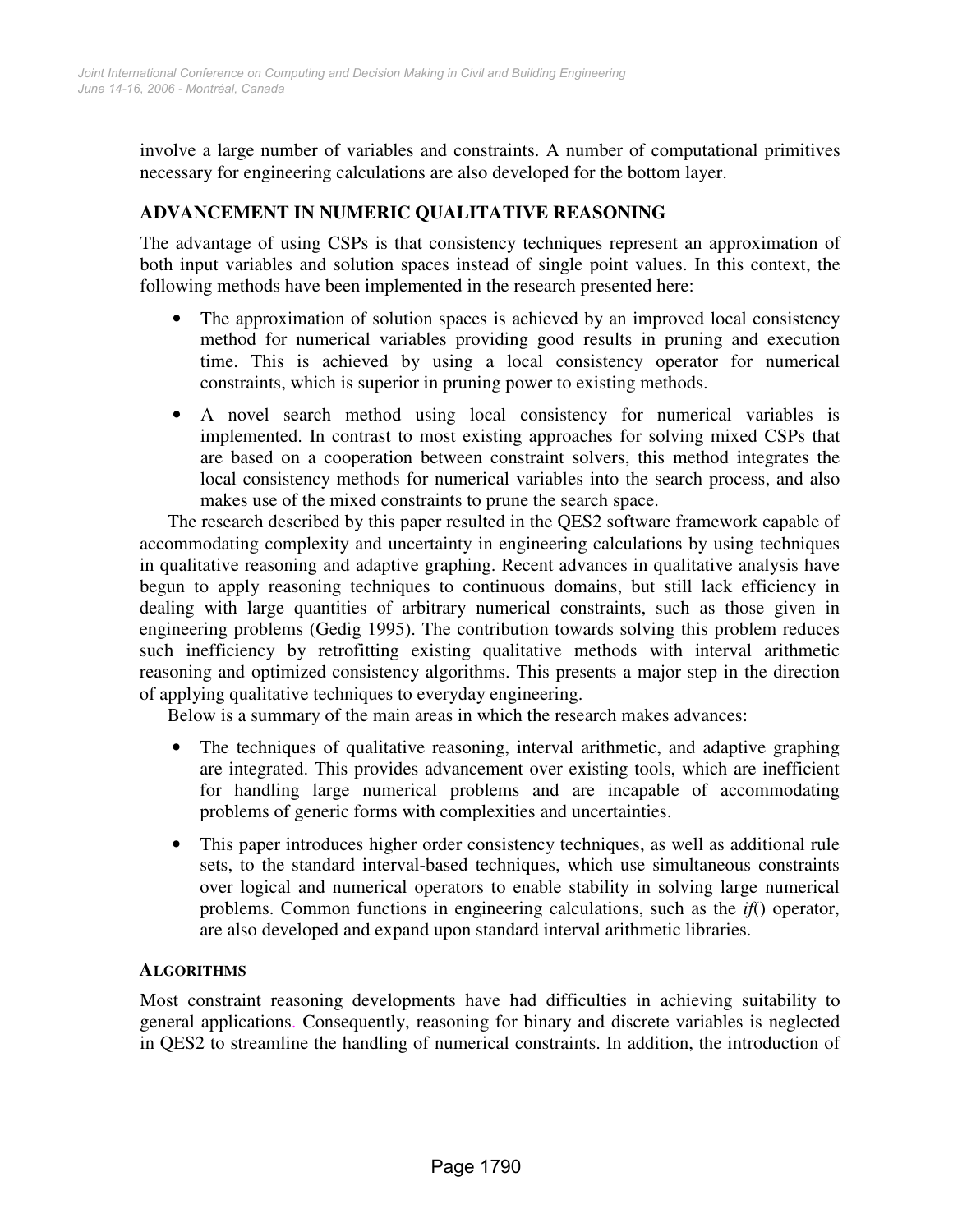the high order consistency enhances the stability and efficiency for reasoning over numerical constraints.

The focal idea of interval arithmetic constraints is to view computing problems as constraint systems that relate a set of variables or functions in real numbers. The variables whose values are to be computed are initially unbounded in the model. The goal of the computation, or reasoning, is to shrink the intervals of the variables in such a way that no solution to the original system is removed. The shrinking, or variable narrowing, is done iteratively by applying various contraction operators that typically apply only a subset of the entire constraint set. The implementation of interval constraints focuses on the development of contraction operators, which apply a narrowing set of constraints to the variables without removing any solutions, while also retaining as much efficiency as possible. Consistency techniques are used to select contraction operators in a sequence that may potentially accelerate the solution convergence.

Constraint interval arithmetic is a relatively new approach to the problem of deriving numerical results from algebraic models. Since it is simultaneously a numerical computation technique and a proof technique, it bypasses the traditional dichotomy between numerical calculations and symbolic proofs. The combination of proof and calculation is used to handle practical problems, which neither method can handle alone. The underlying semantic model is based on the properties of monotone contraction operators on a lattice, an algebraic setting in which fixed point semantics take a particular sequential form.

#### **COMPUTATION AS PROOF**

The other aspect of constraint interval arithmetic that uniquely distinguishes it from traditional numerical techniques is that the computations represent proofs of the non-existence of solutions. Interval proofs can be used to refer to real numbers since only bounded precision constants actually appear in the proofs, and the constraint system itself has no notion of real numbers in the full mathematical sense. In practical applications, this onedirectional bounding technique is not contradictory to the consistency techniques described in the preceding text. The absolute consistency is a requirement in strict logical sense, but one-directional bounding is sufficient in most applications of engineering numerical calculations.

#### **POTENTIAL PITFALLS**

For general constraint networks containing loops, it is very difficult to predict performance theoretically even for specific problems, just as it is generally difficult to predict the number of iterations to convergence in conventional fixed-point iterations. It is also unclear how to formulate a useful complexity measure for constraint interval arithmetic in general. Since termination is governed by the actual precision being used, a complexity model must take the precision into account. Worst-case performance for fixed precision in general has an upper bound that depends exponentially on the number of variables but is independent of the problem being solved. This bound, which is on the order of the number of different states of the system, is so large as to be practically useless, and there are some relatively simple problems that come close to reaching it. For example:

 $abs(X) \leq M$ ,  $abs(Y) \leq M$ ,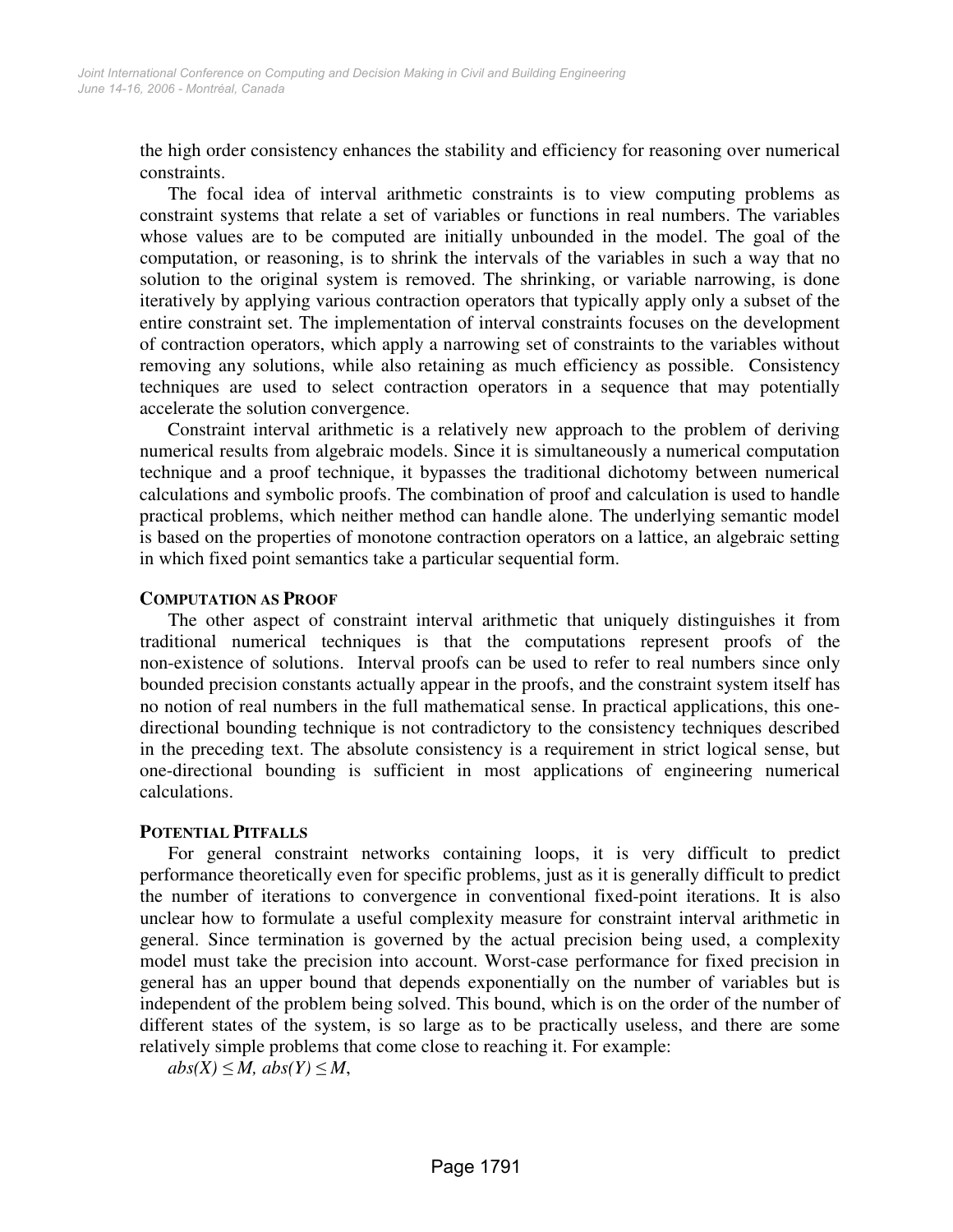$A \times X + B \times Y = C$  $A \times X + B \times Y = C'$ 

where  $C$  and  $C'$  are disjoint intervals which differ by some small  $\delta$ . This eventually results in failure, but effectively does so by counting from  $-M$  to  $+M$  by steps of size  $\delta$ , which can be an enormously large number. On the other hand, in practice, industrial sized problems with hundreds of variables and constraints will in most cases converge to a fixed point in a reasonable amount of time. If the constraints are inconsistent, failure usually occurs fairly quickly unless the initial conditions are very near the boundary of the failure region.

#### **CONSISTENCY ENFORCEMENT**

Narrowing a system of variables through a set of constraints is the process of consistency enforcement. These are key techniques to all numerical constraint solvers, including QES2. They govern the efficiency, stability and generality of a constraint solver.

Research in the last decade shows that interval arithmetic is best applicable in real number reasoning (Benhamou 1997, Rossi 2000) and has been adopted by the QES2 solver. Enforcing local consistency through interval arithmetic offers generality to numerical problems, but if used alone may be slow and plagued by complexity issues described in the previous section. The efficiency and stability may be potentially improved by applying highorder and global consistencies. However, most of the latest implementations of high-order consistency require significant increases in reasoning time that may offset the improvement in global reasoning stability. None of the current implementations of global consistency techniques are capable of handling general numerical problems (Sam 1995).

In the reasoning solver of QES2, local consistency is enforced by recursive iterations through a binary tree of converted constraints, similar to hull consistency in many other numerical constraint solvers. In contrast to other solvers, QES2 discards consistency manipulators in binary and discrete domains, consequently increasing the efficiency by preserving only interval arithmetic manipulators. To support global efficiency and avoid complexities, QES2 uses adaptive  $2<sup>nd</sup>$ -order consistency enforcement, as well as a direct partial enforcement on global consistency. Apart from being compatible with all reasoning scenarios targeted by other developments on consistency techniques, the introduction of these two methods yields dramatic improvements on global efficiency and stability for most numerical engineering problems. Such improvements are the result of sacrificing absoluteness in strict logic applicability, while focusing on numerical solving by the same methodology as finite element structural analysis, as described in the next section.

The QES2 solver always starts a reasoning process by converting the constraint set into a binary tree, in which the enforcement of first-order consistency, or hull consistency, can proceed. A narrowing iteration consists of a series of recursive requests calling the root node, propagated down to the end nodes, and then backtracked with narrowing functions that finish at the root node. The narrowing functions are first supported by interval arithmetic operations, composing the enforcement of 1<sup>st</sup>-order local consistency. The second step of a narrowing function is an adaptive  $2<sup>nd</sup>$ -order local consistency check, which is realized by evaluating the level of further narrowing provided by the upper level consistency against a preset parameter *nr*, defined as: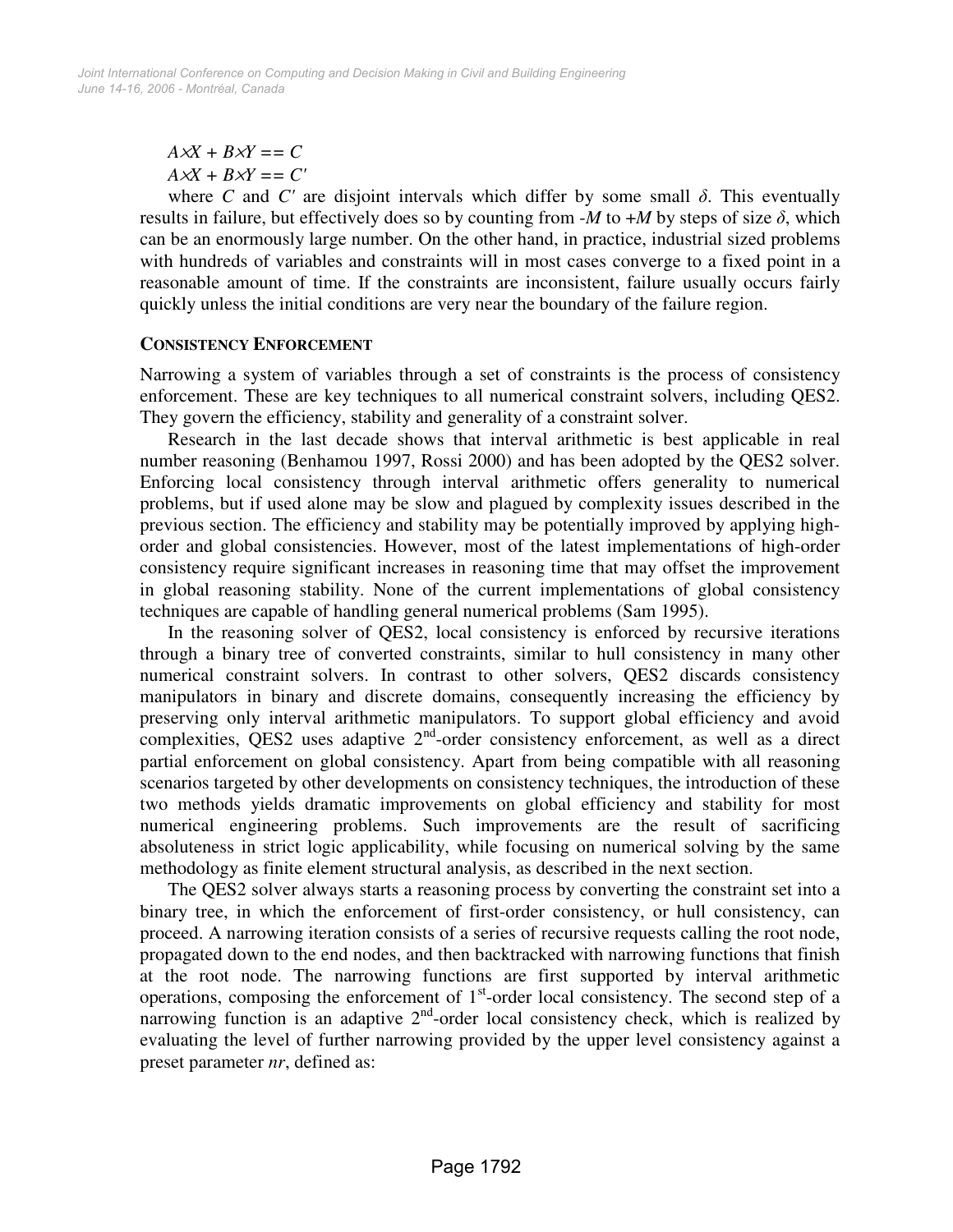

# Amount narrowed in the first constraint among all 2nd order constraints

Figure 2: Adaptive  $2<sup>nd</sup>$ -order and partial global consistency enforcement

With conventional interval constraint reasoning, the only means to accomplish global consistency is by enforcing local consistencies over all constraints. Since converged approximation of variables is well accepted in engineering calculations, QES2 implements the enforcement of global consistency at all instances on narrowing over the 1<sup>st</sup>-order consistency. Figure 2 illustrates such a process. While narrowing on the consistency between node *c* and *d*, the current table of variables is substituted into the global constraint set for a consistency check. The normal narrowing process continues when the consistency exists. For the case that the global consistency is not achieved, bisection is called in the current narrowing step before proceeding to the next local consistency level. The outer bounds of the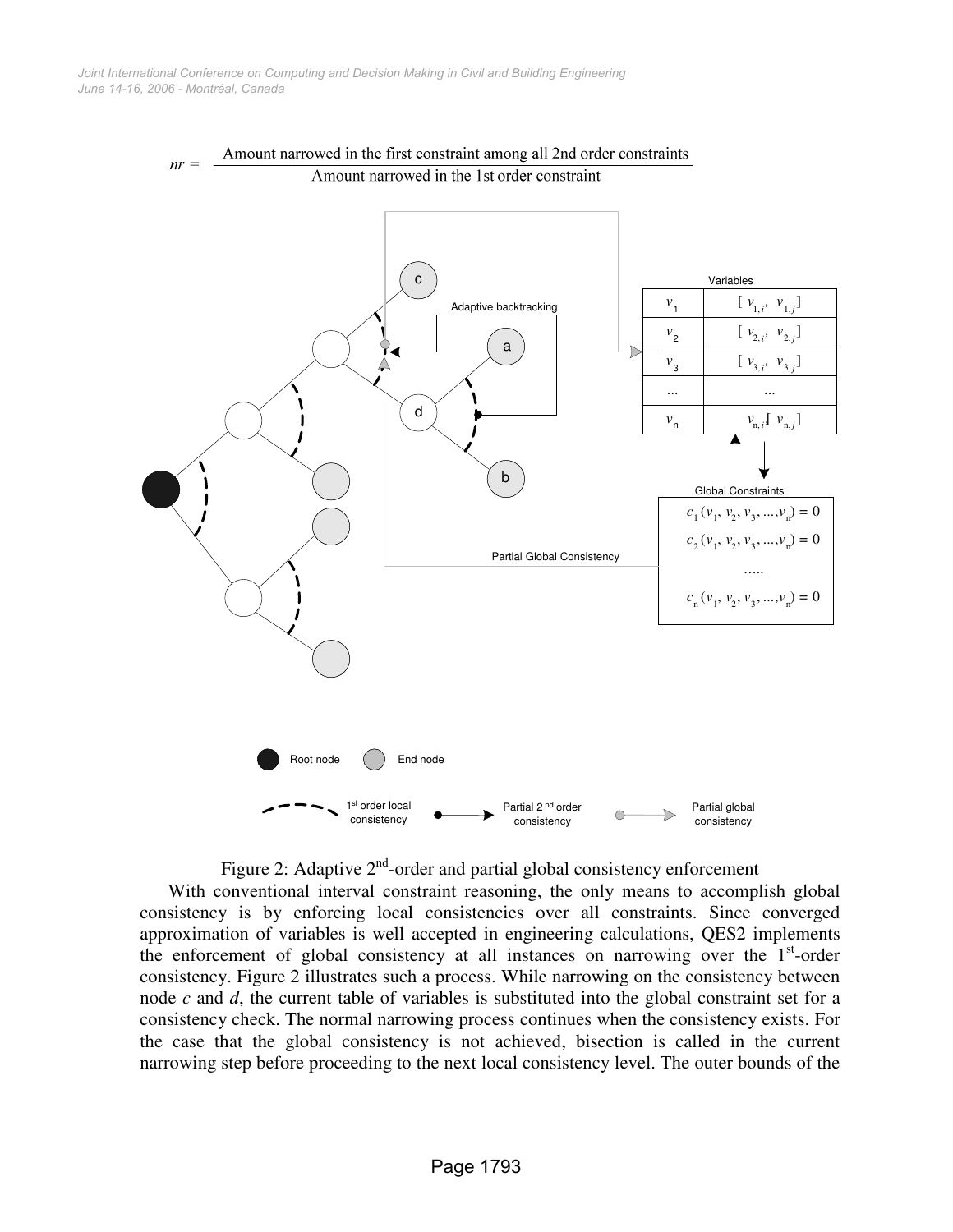precision level used with the reasoning solver are the global consistency check to ensure logical soundness. In order to avoid potentially excessive computation associated with the iterative global-local consistency interaction, the process of global consistency checking is a one-way process, i.e. a maximum of a single iteration is allowed. While the enforcement over partial global consistency works on the assumption of approximation, it does eliminate the complexity issues of local consistencies acting alone.

# **ANALYSIS WITH QES2**

QES2 is a software implementation of the theories and algorithms described in the preceding sections. QES2 enables an engineering design or analysis to account for uncertainties in the form of ranges of input design parameters, and illustrate analysis results in the form of plots of solution spaces. QES2 is based upon the techniques of numerical constraint reasoning, interval arithmetic and adaptive plotting.

QES2 calls for the following requirements when modelling an engineering problem:

- The problem must be described, explicitly or implicitly, by equations that define the relationships between the design variables. The components of the equation system, or the equation system as a whole, can be linear or nonlinear, determinate or indeterminate.
- All design variables can be described numerically, in the form of a single real number, or as an interval between two real numbers.

By solving the given problem with numerical constraint reasoning, QES2 produces sound solutions, where the highest achievable numerical accuracy is limited only by the hosting software and hardware platforms. Upon completion of a successful analysis, QES2 presents the results in the following forms:

- The design variable results are expressed as intervals between two real numbers. If an interval of a design variable is too narrow to be physically meaningful, the value of the variable may be considered to be a single value; otherwise, the variable is valid inside of the interval.
- A 2-D graph with specified resolutions can be plotted between two design variables. Provided that the variables are valid as intervals, instead of as a single real number, the plot will be an area, or solution space, instead of a line. The 2-D graph further improves the representation of the output by including discontinuous solution spaces.
- Multiple sets of solution spaces can be plotted on the same graph, showing the relationships between a pair of variables under different sets of constraints.

During the solving process, QES2 may fail to derive a solution due to numerical reasoning difficulties, although this is rarely encountered. All engineering problems are physically meaningful and can provide additional constraints to overcome reasoning difficulties.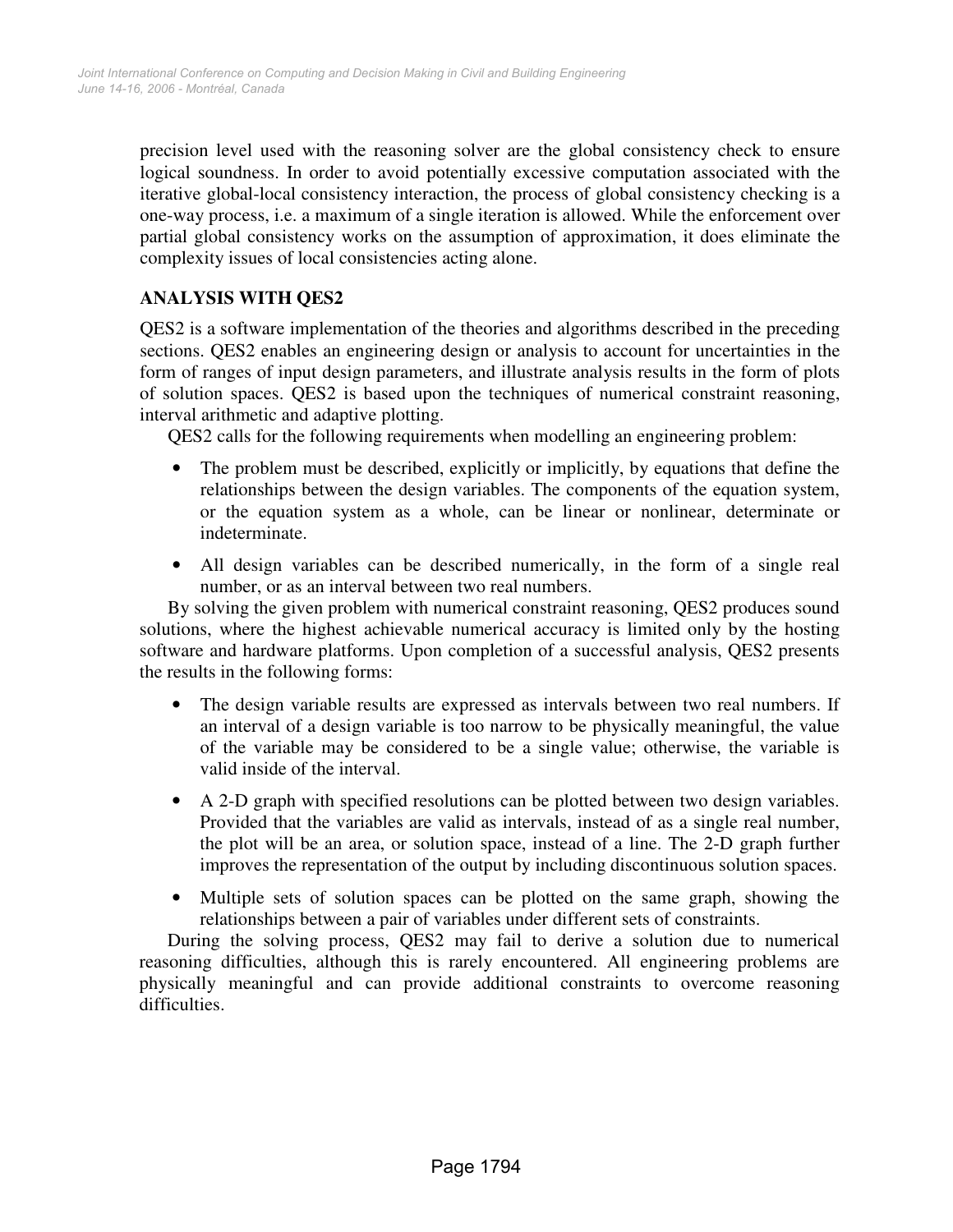### **EXAMPLES**

Engineering calculations often involve solving and understanding multi-variable equations. Complex nonlinear equations are difficult or impossible to solve, and even more difficult to interpret. The following formulation is a three-variable equation set for solving the force/displacement relationship of a simple truss, including an arbitrarily introduced nonlinearity. QES2 allows interpretation of nonlinear solutions with parameter variations by plotting a solution space (Figure 3).

| $29.5 \times 10^{6}$ /600 $\times$ (A <sub>11</sub> $\times$ X1+A <sub>12</sub> $\times$ sin(X2)+A <sub>13</sub> *X3) |  | PI; |
|-----------------------------------------------------------------------------------------------------------------------|--|-----|
|-----------------------------------------------------------------------------------------------------------------------|--|-----|

| $29.5 \times 10^{6}$ /600 $\times$ (A <sub>21</sub> $\times$ X1+A <sub>22</sub> $\times$ X2 <sup>2</sup> +A <sub>23</sub> *X3) | $P2$ ; |
|--------------------------------------------------------------------------------------------------------------------------------|--------|
|                                                                                                                                |        |

$$
29.5 \times 10^6 / 600 \times (A_{31} \times XI + A_{32} \times X2^3 + A_{33} * X3) = P3;
$$



Figure 3: QES2 solution space plot of a multi-variable, nonlinear equation set

# **CONCLUSIONS**

The QES2 computer software framework applies the latest developments in qualitative constraint reasoning to practical engineering problems. Using these techniques, QES2 is free of the constraints that limit conventional approaches, with the capability of solving complex engineering problems regardless of their formulations, explicitness or linearity.

Qualitative reasoning techniques are effective in solving problems that can be expressed with constraints. Constraints are able to account for uncertainty in engineering design by using numerical intervals for input parameters. Being a proving process, qualitative reasoning also possesses the following characteristics that are beneficial for engineering applications: